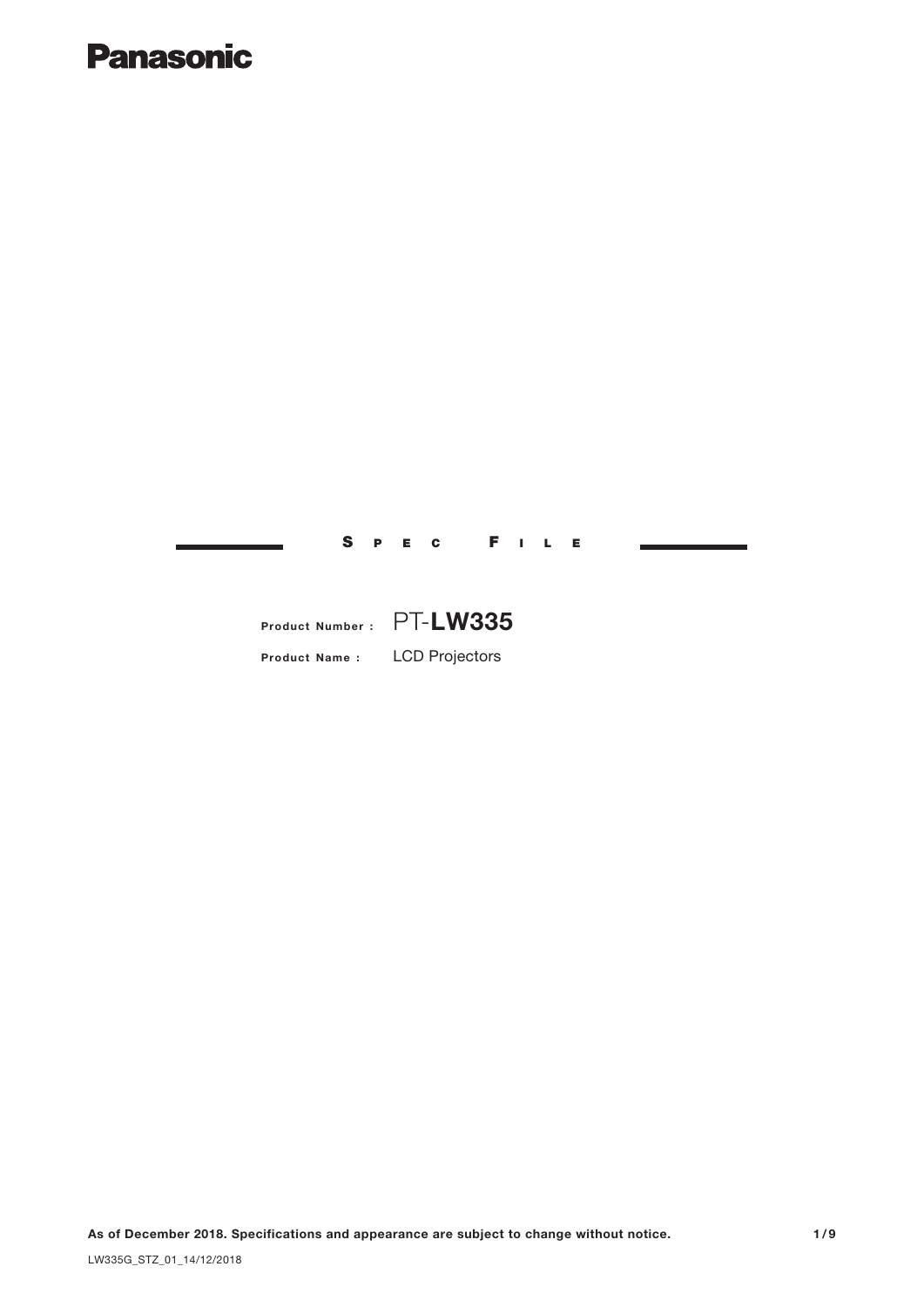#### Specifications

#### Main unit Power supply Power consumption LCD panel **Panel size** Display method Pixels Lens Lamp AC100–240 V 1.5A–3.5A 50 Hz/60 Hz 300W 6W when Standby mode set to Normal, 0.5W when Standby mode set to Eco\* 1 15.0 mm (0.59 inches) diagonal (16:10 aspect ratio) Throw ratio 1.47– 1.77:1 Transparent LCD panel  $(x 3, R/G/B)$ Drive method Active matrix method 1,024,000 (1,280 × 800) × 3, total of 3,072,000 pixels Manual zoom (1.2×), manual focus F 2.1– 2.25, f 19.11– 22.94 mm 230 W UHM lamp Screen size Colors Brightness\* 3 Center-to-corner uniformity\* 3 Contrast<sup>\*3</sup> Resolution Optical axis shift Keystone correction range Installation Built-in speaker Output power Terminals HDMI IN COMPUTER (RGB) 1 IN R, G, B Y, PB (CB), PR (CR) 30–300 inches (0.76 –7.62 m) diagonally, 16:10 aspect ratio Full color (16,777,216 colors) 3,100 lumens (lamp power: normal) 85% 16,000:1 (all white/all black, Image mode:Dynamic, Lamp control: Normal, Iris: On) 1,280  $\times$  800 pixels (Input signals that exceed this resolution will be converted to  $1,280 \times 800$  pixels.)  $13:1$ (fixed) Vertical: ±30°, horizontal: ±15° Ceiling/floor, front/rear (menu selection) 10 W (monaural)  $\times$  1 HDMI 19-pin × 1, HDCP and Deep Color compatible Audio signal: linear PCM (sampling frequencies: 48 kHz, 44.1 kHz, 32 kHz) D-sub HD 15-pin (female)  $\times$  1 R, G, B: 0.7 Vp-p, 75 ohms; HD/VD, SYNC: high impedance, TTL (positive/negative automatic) Y: 1.0 Vp-p (including sync signal), 75 ohms S-VIDEO Y: 1.0 Vp-p; C: 0.286 Vp-p, 75 ohms PB (CB), PR (CR): 0.7 Vp-p, 75 ohms NOTE: D-Sub -S video conversion cable (ET-ADSV) is required. VIDEO IN AUDIO IN 1 AUDIO IN 2 AUDIO OUT SERIAL IN LAN Pin jack  $\times$  1, 1.0 Vp-p, 75 ohms M3 (L, R) × 1, 0.5 Vrms Pin jack  $\times$  2 (L, R  $\times$  1), 0.5 Vrms M3 (L, R)  $\times$  1 (monitor out: 0-2.0 Vrms, variable) D-sub 9-pin (female)  $\times$  1, for external control (RS-232C compliant) USB  $USB$  A (type A) connector  $\times$  1, for Memory Viewer/Wireless Module (Out put 5V MAX 500mA) USB B (type B) connector x 1, for USB Display RJ-45  $\times$  1, for network connection, compliant with PJLink<sup>™</sup>, 100Base-TX/10Base-T COMPUTER (RGB) 2 IN R, G, B D-sub HD 15-pin (female)  $\times$  1 R, G, B: 0.7 Vp-p, 75 ohms; HD/VD, SYNC: TTL (positive/negative automatic) MONITOR OUT R, G, B D-sub HD 15-pin (female)  $\times$  1 R, G, B: 0.7 Vp-p, 75 ohms; HD/VD, SYNC: TTL (positive/negative polarity compatible) Lamp Replacement Cycle  $\blacksquare$  Normal: 10,000hrs / Eco: 20,000hrs / Quiet: 10,000hrs Filter\*<sup>2</sup> Replacement Cycle **Normal: 5,000hrs / Eco: 6,000hrs / Quiet: 10,000hrs**

PT-LW3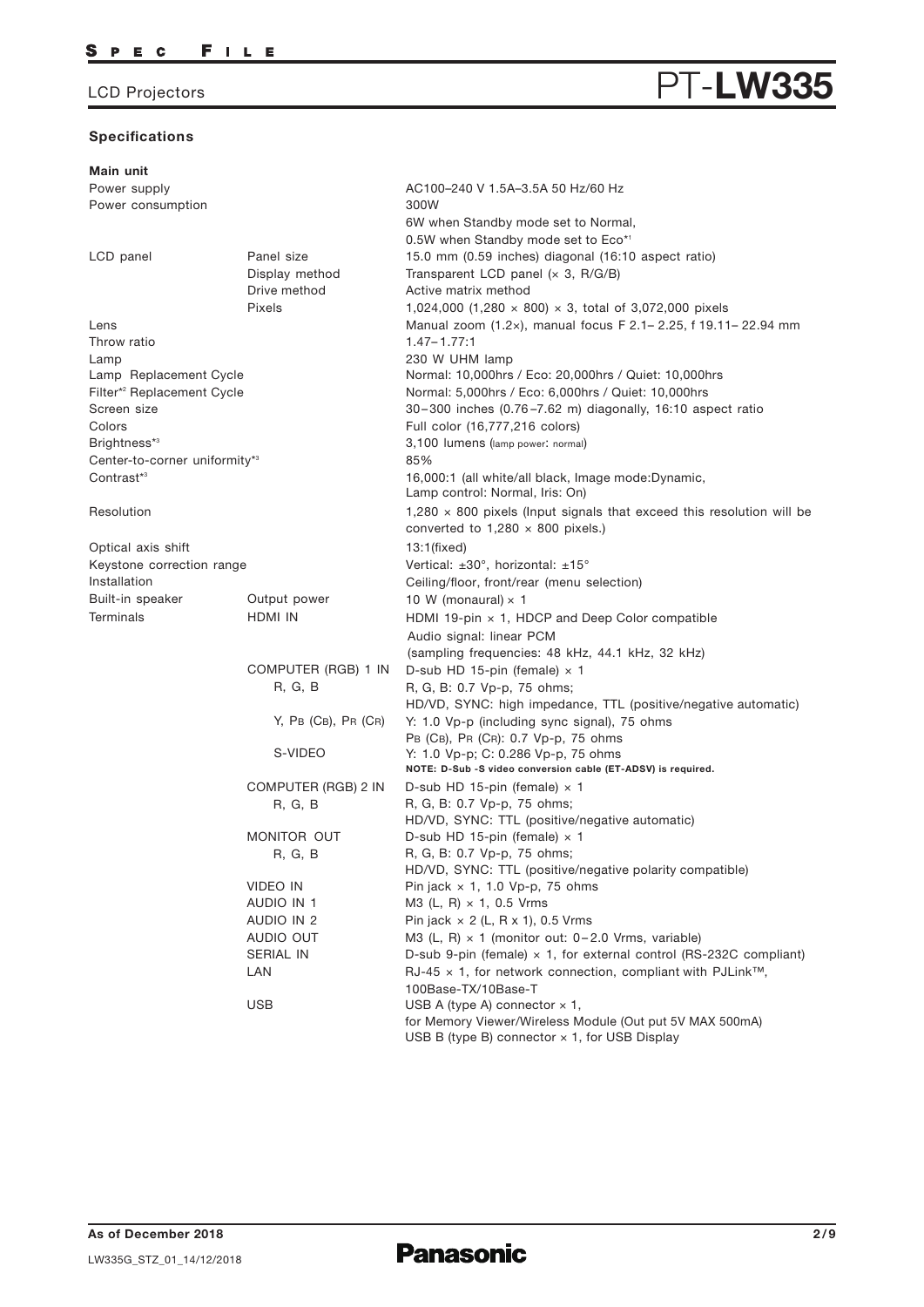#### FILE P E C

### LCD Projectors

Power cord length Cabinet materials Dimensions (W  $\times$  H  $\times$  D)

Weight\* 5 Operation noise\*3 Operating temperature

Operating humidity

#### Remote control unit

Power supply Operation range\*6

Dimensions ( $W \times H \times D$ ) Weight

#### Supplied accessories

#### Optional accessories

Replacement Lamp Unit Replacement Filter Unit Ceiling Mount Bracket Ceiling Mount Bracket Projector Mount Bracket Wireless Module **ET-WML100** D-SUB - S-Video conversion cable FT-ADSV

#### Compatible Software

Multi Monitoring & Control Software (for Windows) Presenter Light Software (for Windows) Wireless Projector (for iOS and Android)

#### Power cord

(One set has two cords) (K2CT3YY00079 x 1) (K2CM3YY00039 x 1)



(U Model only x 1) (K2CG3YY00184)



(K Model only x 1) (K2CM3YY00039)





Weights and dimensions shown are approximate. Specifications subject to change without notice.

- \*1 When the Standby mode is set to Eco, network functions such as power on over the LAN network will not operate. Also, only certain commands can be received for external control using the serial terminal.
- \*2 Usage environment affects the duration of filter.
- \*3 Measurement, measuring conditions, and method of notation all comply with ISO 21118 international standards.
- $*4$ With legs at shortest position.
- \* Average value. May differ depending on models.
- $\overline{\phantom{a}}$ Operation range differs depending on environments.

As of December 2018





 $335 \times 96^{*4} \times 252$  mm  $(13-3/16 \times 3-25/32^{*4} \times 9-29/32$  inches) Approx. 2.9 kg (6.4 lbs) 5°C–40°C (41°F–104°F) [at less than 700 m (2,296 ft.); [High land]: [off] 5°C–40°C (41°F–104°F) [at 700 m to 1,400 m (2,296 ft. to 4,593 ft.); [High land]: [on 1] 5°C–35°C (41°F–95°F) [at 1,400 m to 2,700 m (4,593 ft. to 8,858 ft.); [High land]:[on 2] 20%–80% (no condensation) Normal: 39 dB, Eco: 35 dB, Quiet: 30 dB

3 V DC (R03/LR03/AAA type battery × 2) Approx. 5 m (16 ft 5 in) when operated from directly in front of the signal receptor  $44 \times 105 \times 20.5$  mm (1-23/32  $\times$  4-1/8  $\times$  13/16 inches) Approx. 63 g (2.22 oz) (including batteries)

Power cord (Number and size of cords depends on region) Wireless remote control unit  $(x 1)$ Batteries for remote control (R03/LR03/AAA type  $\times$  2) Computer signal cable[VGA cable]  $1.8$  m[5 ft  $11$  in]  $(x 1)$ 

ET-LAL510 ET-RFL300 ET-PKL100H (for high ceilings) ET-PKL100S (for low ceilings) ET-PKL420B

1.8 m (5 ft 11 in) Molded plastic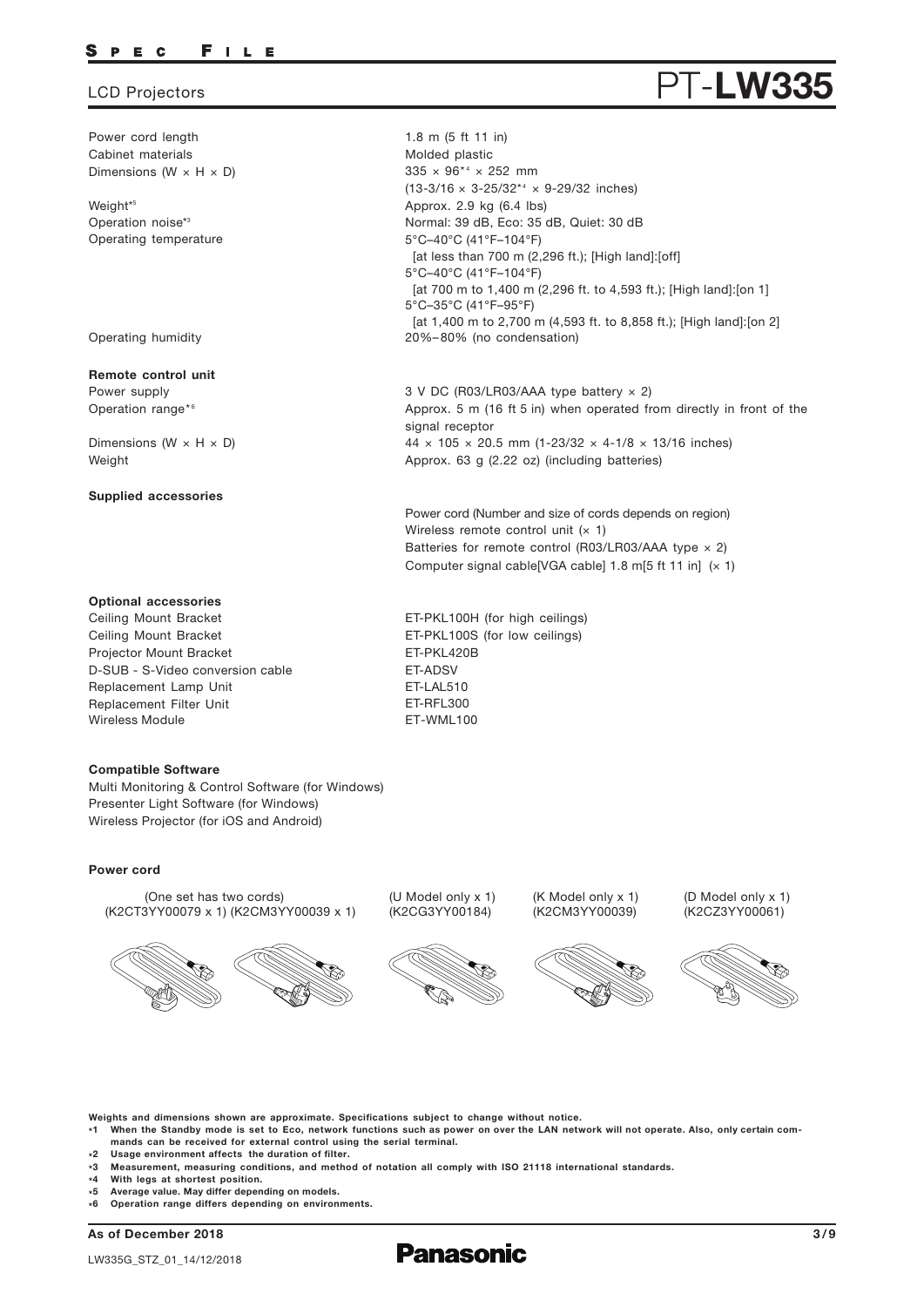#### FILE S P E C

## LCD Projectors

# PT-LW335

### **Dimensions**



**unit : mm (inch) NOTE: This illustration is not drawn to scale.**





## **Terminals**



- 1 Audio output
- 2 Video input
- 3 Computer 1 input
- 4 Computer 2 input
- 5 HDMI input
- 6 LAN connector
- 7 USB B connector
- 8 USB A connector
- 9 Audio input 1
- 10 Audio input 2
- 11 Serial input
- 12 Monitor output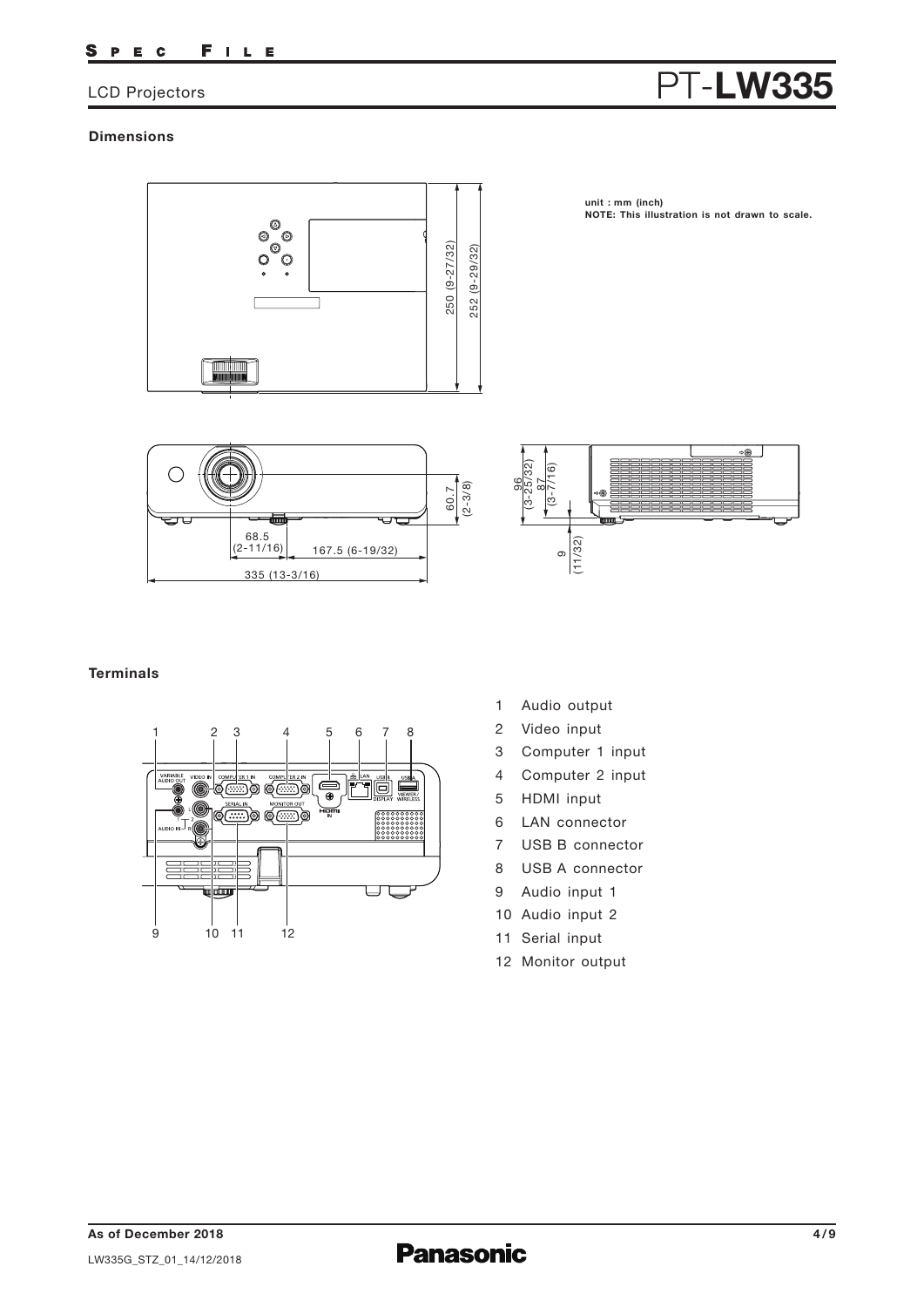# PT-LW33

## Standard setting-up position



#### unit : mm (inch)

#### Caution:

- All construction work should be done by a qualified technician.
- When mounting to the ceiling, use the special mounting bracket. To prevent the projector from swaying or dropping,

#### Projection distance for 16:10 aspect ratio screen

| Projection distance for To: TV aspect ratio screen |                |                         | unit: meters (feet)            |  |  |
|----------------------------------------------------|----------------|-------------------------|--------------------------------|--|--|
| Projection size                                    |                | Projection distance [L] | Height from the edge of screen |  |  |
| [diagonal]                                         | Min [wide]     | Max [telephoto]         | to center of lens [H]          |  |  |
| 30 <sup>''</sup>                                   | 0.9            | (3.7)                   | (0.088)                        |  |  |
| $0.76$ m $/$                                       | (3.1)          | 1.1                     | 0.027                          |  |  |
| 1.02 m $/$                                         | 1.3            | 1.5                     | 0.036                          |  |  |
| 40″                                                | (4.1)          | (5.0)                   | (0.119)                        |  |  |
| $50^{\circ}$                                       | 1.6            | 1.9                     | 0.046                          |  |  |
| 1.27 m $/$                                         | (5.2)          | (6.3)                   | (0.149)                        |  |  |
| $60^{\circ}$                                       | 1.9            | 2.3                     | 0.055                          |  |  |
| 1.52 m $/$                                         | (6.3)          | (7.5)                   | (0.180)                        |  |  |
| $70^{\circ}$                                       | 2.2            | (8.8)                   | 0.063                          |  |  |
| 1.78 m $/$                                         | (7.3)          | 2.7                     | (0.207)                        |  |  |
| $80^{\prime\prime}$                                | (8.4)          | (10.1)                  | (0.238)                        |  |  |
| $2.03 \text{ m}$ /                                 | 2.5            | 3.1                     | 0.072                          |  |  |
| $2.29 \text{ m} / 90$ "                            | 2.9            | (11.3)                  | 0.082                          |  |  |
|                                                    | (9.4)          | 3.4                     | (0.268)                        |  |  |
| $2.54 \text{ m} / 100^{\degree}$                   | $3.2$ $(10.5)$ | (12.6)<br>3.8           | 0.091<br>(0.299)               |  |  |
| $3.05 \text{ m} / 120$ "                           | $3.8$ $(12.6)$ | (15.1)<br>4.6           | 0.109<br>(0.357)               |  |  |
| $3.81 \text{ m} / 150$ "                           | $4.8$ $(15.7)$ | (18.9)<br>5.8           | 0.137<br>(0.448)               |  |  |
| $5.08 \text{ m} / 200$ "                           | $6.4$ $(21.0)$ | (25.2)<br>7.7           | 0.181<br>(0.594)               |  |  |
| 6.35 m $/250$ "                                    | (26.3)         | (31.6)                  | 0.227                          |  |  |
|                                                    | 8.0            | 9.6                     | (0.743)                        |  |  |
| $7.62 \, \text{m}$ / $300^{\degree}$               | 9.6            | 11.6                    | 0.272                          |  |  |
|                                                    | (31.6)         | (37.9)                  | (0.892)                        |  |  |

#### NOTE:

• The value for L (distance to screen) varies slightly depending on the zoom lens characteristics.

• At the shortest projection distance, the zoom lens characteristics may cause slight image distortion.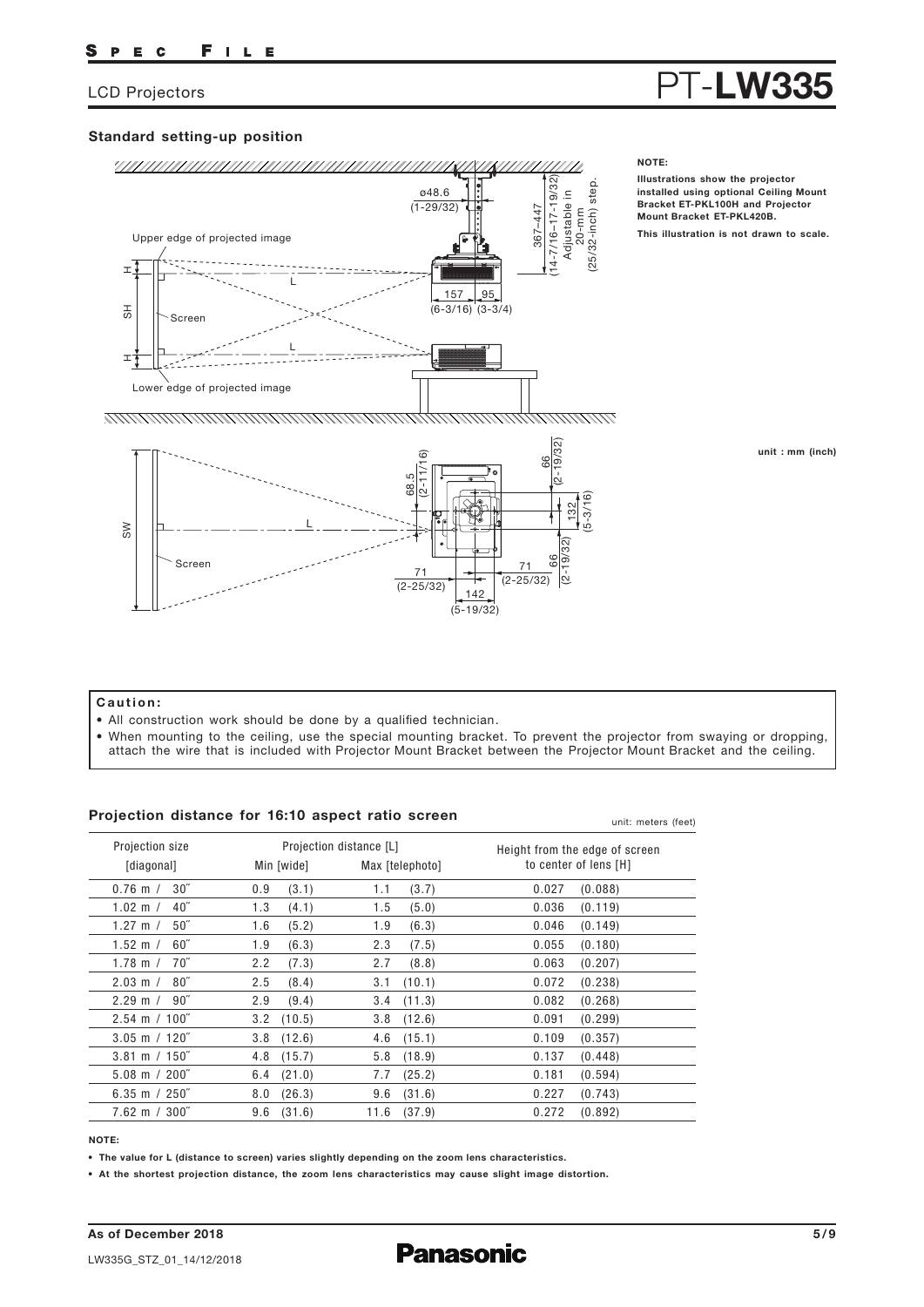#### Projection distance for 16:9 aspect ratio screen

| Projection size          | Projection distance [L] | Max [telephoto] | Height from the edge of screen |
|--------------------------|-------------------------|-----------------|--------------------------------|
| [diagonal]               | Min [wide]              |                 | to center of lens [H]          |
| 30''                     | (3.2)                   | 1.2             | 0.008                          |
| $0.76$ m $/$             | 1.0                     | (3.8)           | (0.026)                        |
| 40 <sup>''</sup>         | (4.3)                   | 1.6             | 0.011                          |
| $1.02 \, \text{m}$ /     | 1.3                     | (5.1)           | (0.035)                        |
| 50 <sup>''</sup>         | (5.3)                   | 2.0             | 0.014                          |
| 1.27 m $/$               | 1.6                     | (6.4)           | (0.045)                        |
| 60''                     | (6.4)                   | (7.7)           | 0.017                          |
| 1.52 m $/$               | 2.0                     | 2.4             | (0.055)                        |
| $70^{\prime\prime}$      | 2.3                     | (9.0)           | 0.019                          |
| 1.78 m $/$               | (7.5)                   | 2.8             | (0.062)                        |
| $80^{\circ}$             | (8.6)                   | (10.3)          | 0.022                          |
| $2.03 \; \text{m}$ /     | 2.6                     | 3.1             | (0.071)                        |
| $90^{\circ}$             | 3.0                     | 3.5             | (0.080)                        |
| $2.29 \; \mathrm{m}$ /   | (9.7)                   | (11.6)          | 0.025                          |
| $2.54 \text{ m} / 100$ " | (10.8)                  | (12.9)          | 0.028                          |
|                          | 3.3                     | 3.9             | (0.090)                        |
| $3.05$ m / 120"          | 3.9                     | (15.5)          | 0.033                          |
|                          | (12.9)                  | 4.7             | (0.107)                        |
| $3.81 \text{ m} / 150$ " | 4.9                     | (19.4)          | 0.041                          |
|                          | (16.2)                  | 5.9             | (0.135)                        |
| $5.08 \text{ m} / 200$ " | (21.6)                  | 7.9             | 0.054                          |
|                          | 6.6                     | (25.9)          | (0.177)                        |
| 6.35 m $/250$ "          | (27.0)                  | (32.5)          | 0.068                          |
|                          | 8.2                     | 9.9             | (0.222)                        |
| $7.62 \text{ m} / 300$ " | (32.4)                  | 11.9            | 0.082                          |
|                          | 9.9                     | (39.0)          | (0.267)                        |

NOTE:

• The value for L (distance to screen) varies slightly depending on the zoom lens characteristics.

• At the shortest projection distance, the zoom lens characteristics may cause slight image distortion.

#### Projection distance for 4:3 aspect ratio screen

0.76 m / 1.02 m / 1.27 m / 1.52 m / 1.78 m / 2.03 m / 2.29 m / 2.54 m 100˝ / 3.05 m 120˝ / 3.81 m 150˝ / 5.08 m 200˝ / 6.35 m 250˝ / 7.62 m 300˝ / 1.1 1.4 1.8 2.2 2.5  $2.9$ 3.3 3.6 4.3 5.4 7.3 9.1 10.9 1.3 1.7 2.2 2.6 3.0 3.5 3.9 4.3 5.2 6.5 8.7 10.9 13.1 0.030 0.041 0.051 0.061 0.071 0.081 0.091 0.102 0.122 0.152 0.203 0.254 0.305  $30<sup>7</sup>$ 40˝ 50˝ 60˝ 70˝ 80˝ 90˝  $(3.5)$ (4.7) (5.9) (7.1) (8.3) (9.5) (10.7) (11.9) (14.3) (17.8) (23.8) (29.8) (35.8) (4.2) (5.7) (7.1) (8.5) (10.0) (11.4) (12.8)  $(14.3)$ (17.1) (21.4) (28.6) (35.8) (42.9) (0.098) (0.135) (0.167) (0.200) (0.233) (0.266) (0.299) (0.335) (0.400) (0.499) (0.666) (0.833) (1.001) Projection size [diagonal] Projection distance [L] Min [wide] Max [telephoto] Height from the edge of screen to center of lens [H]

NOTE:

• The value for L (distance to screen) varies slightly depending on the zoom lens characteristics.

• At the shortest projection distance, the zoom lens characteristics may cause slight image distortion.

PT-LW33

unit: meters (feet)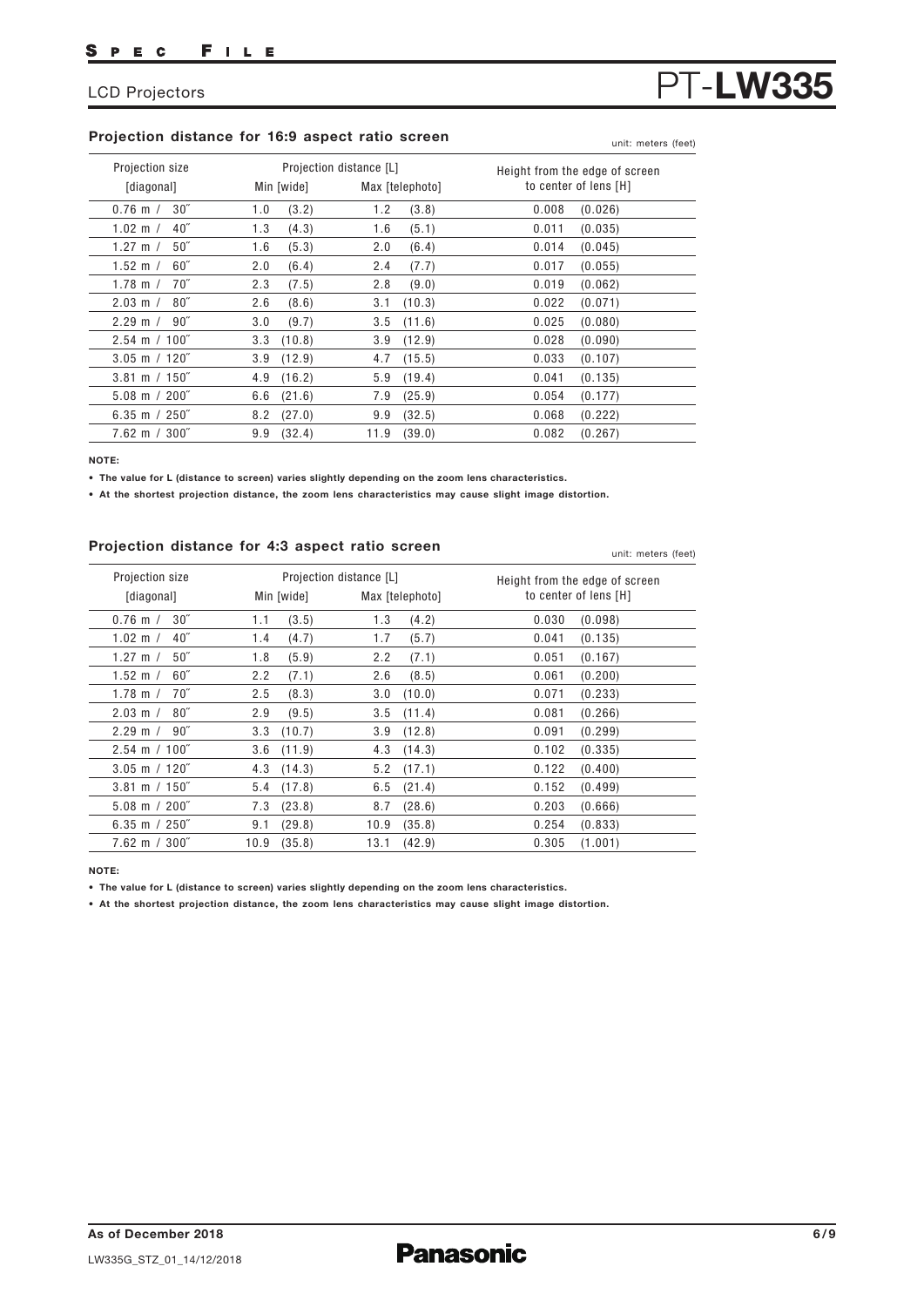#### PEC FILE

## LCD Projectors

# PT-LW3

#### **Calculation of the projection distance**

For a screen size different from the above, use the equation below to calculate the projection distance.

Aspect ratio 16:9 minimum L (m) = (diagonal screen size in inches)  $\times$  0.0330 - 0.0233 maximum L (m) = (diagonal screen size in inches)  $\times$  0.0397 - 0.0237 Aspect ratio 16:10 minimum L (m) = (diagonal screen size in inches)  $\times$  0.0322 - 0.0233 maximum L (m) = (diagonal screen size in inches)  $\times$  0.0386 - 0.0237 Aspect ratio 4:3 minimum L  $(m)$  = (diagonal screen size in inches)  $\times$  0.0364 - 0.0233 maximum L  $(m)$  = (diagonal screen size in inches)  $\times$  0.0437 - 0.0237

**Distances calculated with the above equations will include a slight error.**

#### **Installable angle**

**NOTE:** 

Install the projector at an angle within the range shown below.

#### **• Vertical direction**

The projector may be installed at a vertical angle of 30°.

#### **• Horizontal direction**

The projector may be installed at a horizontal angle of 15°.



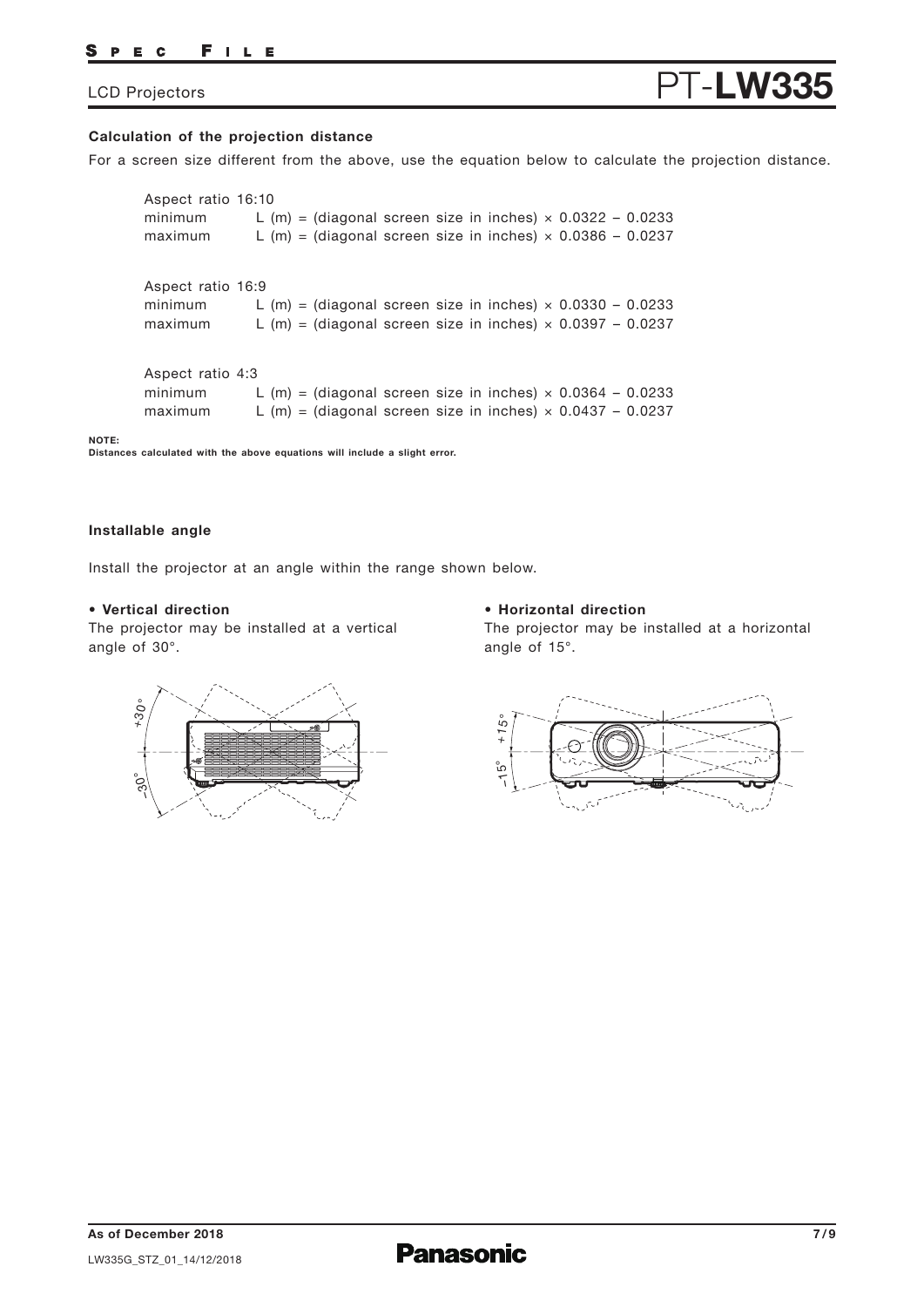#### FILE S P E C

## LCD Projectors

### List of compatible signals

The signals that can be input to this projector are shown in the table below. Horizontal scanning frequencies of 15 kHz to 91 kHz, vertical scanning frequencies of 24 Hz to 85 Hz, and a dot clock of 162 MHz maximum can be input.

| NOTE: The native resolution of this projector is 1,280 $\times$ 800 pixels. If the display resolution of the input signal is different from the |
|-------------------------------------------------------------------------------------------------------------------------------------------------|
| native resolution, image compression or expansion will be used to convert the input signal to a level within the native resolution.             |

PT-LW335

| Display mode              | Display                      | Scanning frequency |      | Dot clock                | Format           |
|---------------------------|------------------------------|--------------------|------|--------------------------|------------------|
|                           | resolution<br>$(dots)^{*1}$  | н<br>(kHz)         | (Hz) | frequency<br>(MHz)       |                  |
| NTSC/NTSC4.43/PAL60/PAL-M | 720 × 480i                   | 15.7               | 59.9 | $\overline{\phantom{0}}$ | S-VIDEO/VIDEO    |
| PAL/PAL-N/SECAM           | 720 × 576i                   | 15.6               | 50.0 | $\overline{\phantom{0}}$ |                  |
| 480i(525i)                | 720 × 480i                   | 15.7               | 59.9 | 13.5                     | YCBCR/RGB        |
| 576i(625i)                | 720 × 576i                   | 15.6               | 50.0 | 13.5                     |                  |
| 480i(525i)                | $720(1440) \times 480i^{2}$  | 15.7               | 59.9 | 27.0                     | <b>HDMI</b>      |
| 576i(625i)                | $720(1440) \times 576i^{*2}$ | 15.6               | 50.0 | 27.0                     |                  |
| 480p(525p)                | $720 \times 483$             | 31.5               | 59.9 | 27.0                     | HDMI/            |
| 576p(625p)                | $720 \times 576$             | 31.3               | 50.0 | 27.0                     | YPBPR(YCBCR)/RGB |
| 720(750)/60p              | $1280 \times 720$            | 45.0               | 60.0 | 74.3                     |                  |
| 720(750)/50p              |                              | 37.5               | 50.0 | 74.3                     |                  |
| 1080(1125)/60i            | $1920 \times 1080i$          | 33.8               | 60.0 | 74.3                     |                  |
| 1080(1125)/50i            |                              | 28.1               | 50.0 | 74.3                     |                  |
| 1080(1125)/24p            | 1920 × 1080                  | 27.0               | 24.0 | 74.3                     |                  |
| 1080(1125)/24sF           | $1920 \times 1080i$          | 27.0               | 48.0 | 74.3                     |                  |
| 1080(1125)/25p            | $1920 \times 1080$           | 28.1               | 25.0 | 74.3                     |                  |
| 1080(1125)/30p            |                              | 33.8               | 30.0 | 74.3                     |                  |
| 1080(1125)/60p            |                              | 67.5               | 60.0 | 148.5                    |                  |
| 1080(1125)/50p            |                              | 56.3               | 50.0 | 148.5                    |                  |
| $640 \times 480/60$       | $640 \times 480$             | 31.5               | 59.9 | 25.2                     | <b>HDMI/RGB</b>  |
| $640 \times 480/67$       |                              | 35.0               | 66.7 | 30.2                     |                  |
| $640 \times 480/73$       |                              | 37.9               | 72.8 | 31.5                     |                  |
| $640 \times 480/75$       |                              | 37.5               | 75.0 | 31.5                     |                  |
| $640 \times 480/85$       |                              | 43.3               | 85.0 | 36.0                     |                  |
| $800 \times 600/56$       | $800 \times 600$             | 35.2               | 56.3 | 36.0                     |                  |
| $800 \times 600/60$       |                              | 37.9               | 60.3 | 40.0                     |                  |
| $800 \times 600/72$       |                              | 48.1               | 72.2 | 50.0                     |                  |
| $800 \times 600/75$       |                              | 46.9               | 75.0 | 49.5                     |                  |
| $800 \times 600/85$       |                              | 53.7               | 85.1 | 56.3                     |                  |
| $832 \times 624/75$       | $832 \times 624$             | 49.7               | 74.6 | 57.3                     |                  |
| $1024 \times 768/60$      | $1024 \times 768$            | 48.4               | 60.0 | 65.0                     |                  |
| $1024 \times 768/70$      |                              | 56.5               | 70.1 | 75.0                     |                  |
| $1024 \times 768/75$      |                              | 60.0               | 75.0 | 78.8                     |                  |
| $1024 \times 768/85$      |                              | 68.7               | 85.0 | 94.5                     |                  |
| $1152 \times 864/75$      | $1152 \times 864$            | 67.5               | 75.0 | 108.0                    |                  |
| $1152 \times 870/75$      | $1152 \times 870$            | 68.7               | 75.1 | 100.0                    |                  |
| $1280 \times 720/50$      | $1280 \times 720$            | 37.1               | 49.8 | 60.5                     |                  |
| $1280 \times 720/60$      |                              | 44.8               | 59.9 | 74.5                     |                  |

\*1 The "i" appearing after the resolution indicates an interlaced signal.

\*2 Only compatible with dot clock frequency of 27 MHz (pixel repetition signal)